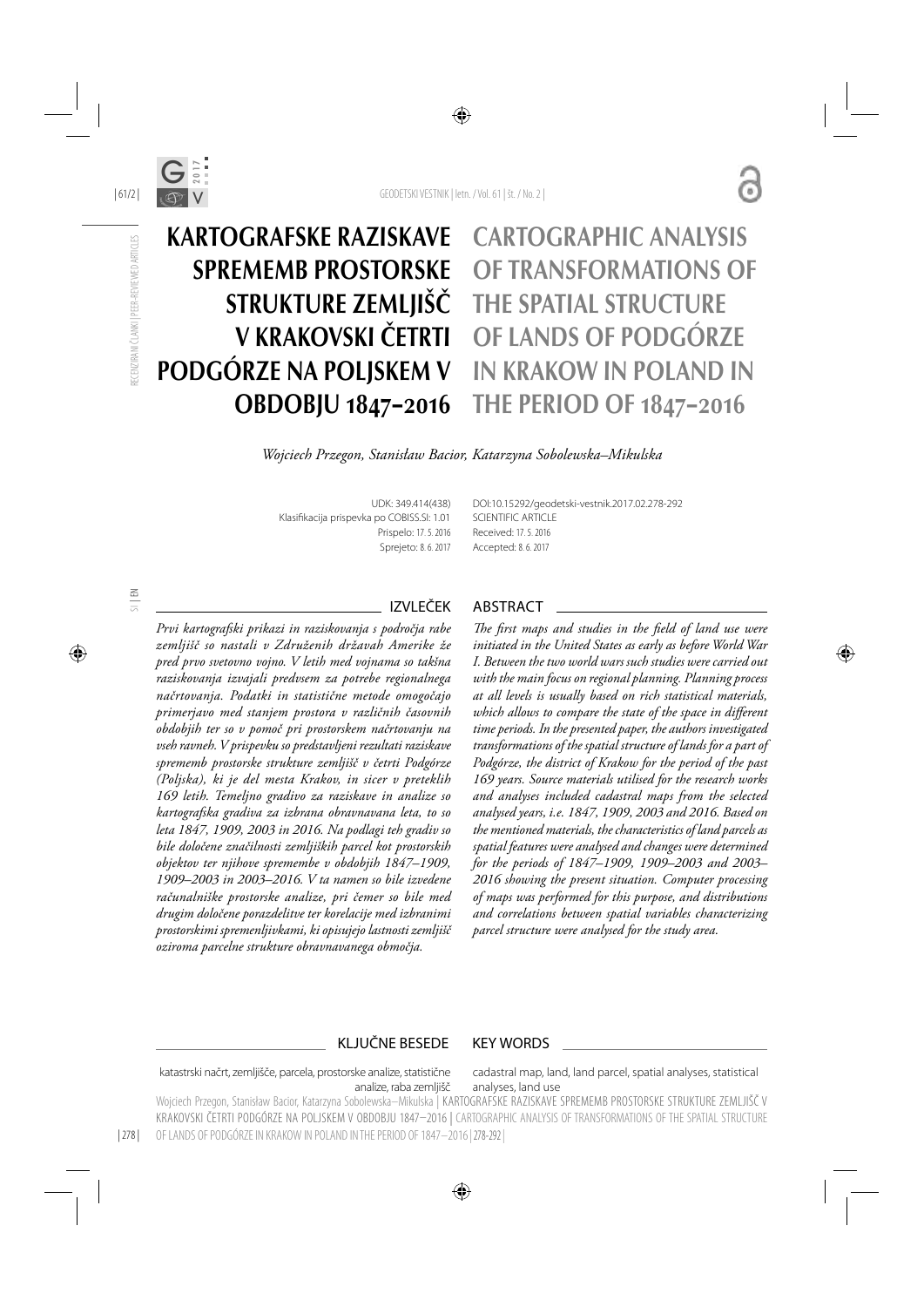### **1 INTRODUCTION**

The first maps and studies in the field of land use were initiated in the United States already before World War I. Between the two world wars such studies were carried out with the main focus on regional planning. However, their greatest extension was noticed in England. The work published by Stamp (1948) is considered as the pioneer work of a very high scientific potential, related to investigations of land use in the cities. Stamp was the initiator and the executor of research works performed in the period 1930–1949 in England, Wales and Scotland; as a result, the new method of land use analyses was developed, which presented the spatial distribution of main land use forms.

Historical works include studies, which refer to the past development of a city and, at the same time, discuss issues of land use. Works by Conzen (1960) and Smailes (1964) can be mentioned as examples. Conzen (1960) analysed changes, which occurred in the spatial structure of Newcastle within the period of 230 years. The performed analyses allowed detection of a development cycle and pointed to the succession of land use forms, which were generalised onto other British cities. Smailes (1964) presented the general process of land use changes which had taken place in London since the Roman period till the sixties of the twentieth century; he also highlighted historical processes of transformations. Planning works are usually based on rich statistical materials, which allows to compare various data i.e. information. The authors of such works are mainly experts involved in spatial planning. Some works of American authors may be given as an example. Bartholomew (1955) performed comparative land use studies in 97 American cities of different size. He stated that in a city, land use mainly depended on the number of inhabitants and on the type of a city, i.e. whether a city was a central or a satellite place. The another American spatial planner, Chapin (1965), analysed 22 cities and discussed the theory of growth of cities and land use planning methods.

In Poland, research works concerning land use were performed by spatial planners, surveyors and geographers. Jahn (1946) presented the instruction on creation of a land use map for the entire country using a unified method. The results of the collective works on these issues were published in Poland in 1957 (Uhorczak, 1957). The works were performed by Polish universities and geography centres. A general land use map at the scale of 1:300,000 was produced; it was then photographically reduced to the scale of 1:1000000. During the first years after World War II works aiming at preparation of general plans of development of cities and suburban zones were also initiated.

Works by Bromek (1955, 1966) can be considered as the first achievements in this field. In his first work, the author explains trends and conditions of land use changes in Krakow, based on comparative analyses. He considers reciprocal interdependence between the environmental impacts on the intensity of a given type of land use and the impacts of a given type of land use on particular components of the geographical environment. In his second work (Bromek, 1966) discussed basic type of land use and changes which occurred within the last 100 years in Krakow and in the surrounding areas. He also distinguished land use zones, assuming the distance from the city centre. The results of the research work suggested that this distance was the basic factor, which influenced the division of lands and their types of use. In order to detect the impacts of the city centre, which result in "urbanity" or "suburbanity" of land use, the author defined certain measures, which became the basis for identification of particular land use zones.  $\leq$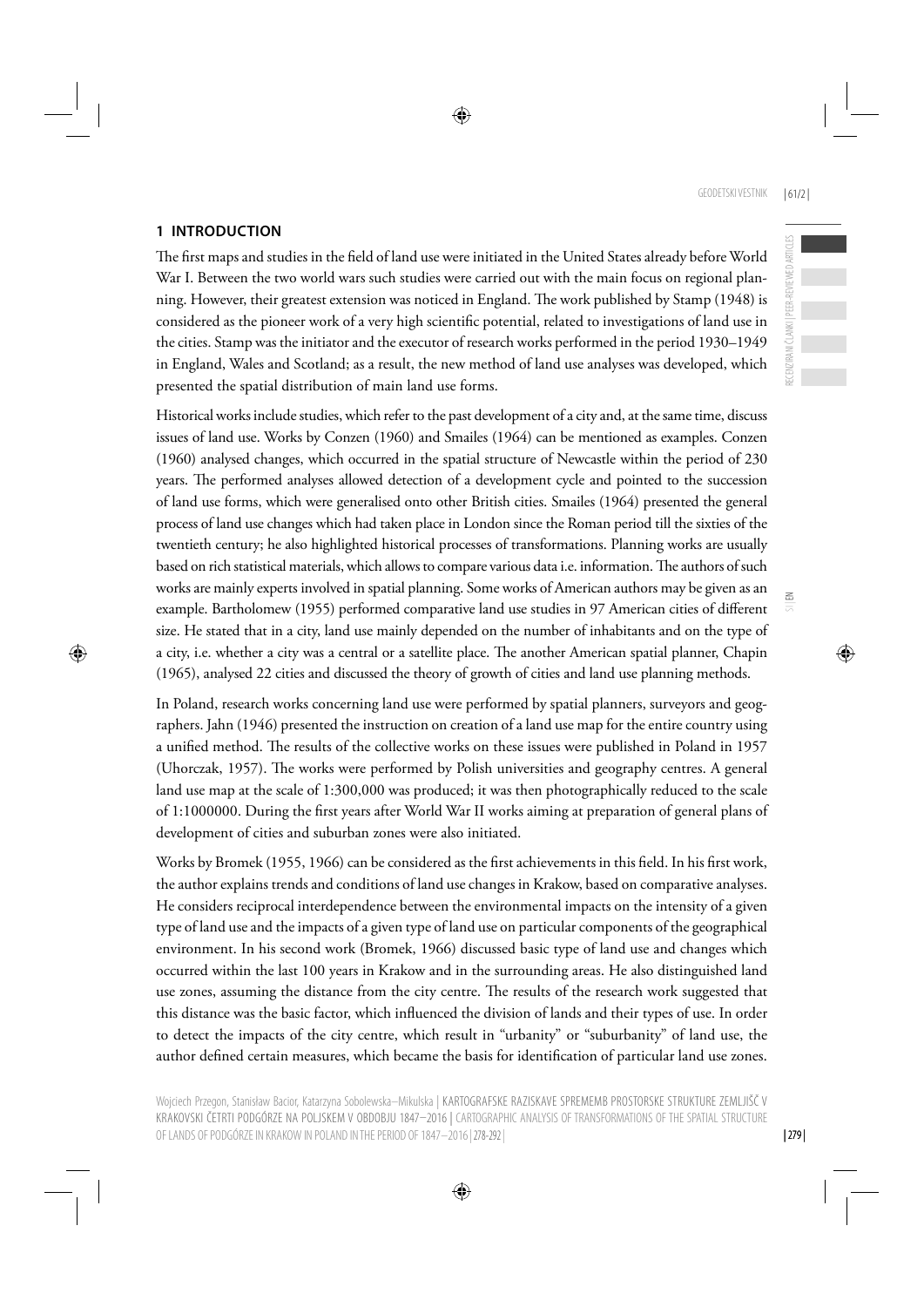Nowadays, many works in the fields of contemporary geodesy and cartography concern the use of digital maps or satellite images in the analysis of the land use or the environmental structures. The application of fractal analyses consisting in appraising the similarities of images provides valuable information on the spatial structure of the study areas (Buttenfield, 1995; Chen and Zhou, 2006). Furthermore, topologic, cartometric and statistic approaches to computer data processing together with selected procedures provide many options for spatial data analysis. These possibilities can be widened by means of statistical programming, photogrammetric and spatial analytical techniques. Among the others, Bitner (2015) suggested the method of land use analyses based on cadastral maps, using mathematical models as well as special statistical programs. The morphology of the parcel mosaic was investigated in Krakow (Bitner, 2015).

The development of digital cartography, including digital cadastral maps, have caused the wide use of maps as scientific research resources (Gotlib, 2008; Moellering, 2000). The morphological analyses of the spatial pattern created by cadastral parcel boundaries can be conducted using cadastral maps created within a geographic information system – GIS (Maguire et al., 2005). Apart from digital cadastral maps, these data concerning particular parcels included information, such as the area, the circumference and the coordinates of all cusps of polygons depicting parcels. The findings may lay the foundation for planning works related to the study on the determination of the degree of urbanization of a given area.

 $\Xi$ 

The study on land use in cities is connected with the introduction of new terms and definitions presenting specified areas of intensive use and frequent spatial alterations. In Slovenia, as an example, single classification of land use categories had not been established until the adoption of the 2007 Rules (OPN Rules 2007) on the format and drawing-up of municipal spatial plan and criteria for specifying settlement areas in need of restoration and for specifying areas for the settlements. Since that time, a new term relating to urban land use has been introduced in Slovenia (in Slovene: urbana raba; Drobne et al., 2014). The similar terminology has been introduced to the spatial planning documentation in Poland.

In the presented paper, the authors investigated transformations of the spatial structure of lands for a part of Podgórze, the district of city Krakow (Poland) for the period of 169 years. This allows determination of the intensity of landscape and land use changes and substitution of agricultural functions by elements characteristic of urban areas. Graphical computer techniques enable the visual evaluation of land divisions, which occurred within the period of 156 years. The knowledge of the development of social-and-economic relations in Podgórze and in Krakow allows to identify the reasons of transformations of types of land use, changes of land functions and surveying divisions of arable and building lands.

The aim of the research was to define the tempo and the scope of the alterations in the land use for the district of Podgórze in Krakow based on cartographic, archival and contemporary documentation.

#### **2 METHODOLOGY**

The methodology of the study is based on statistical, chronological and comparative analyses relating to the time periods for which cartographic data of the study area, the district of Podgórze in Krakow, were available. In this relation, the methodology involved the following chronology:

- Preparation and computer processing of maps;
- Measurements of spatial features of parcels in the periods of 1847–1909 and 1909–2003;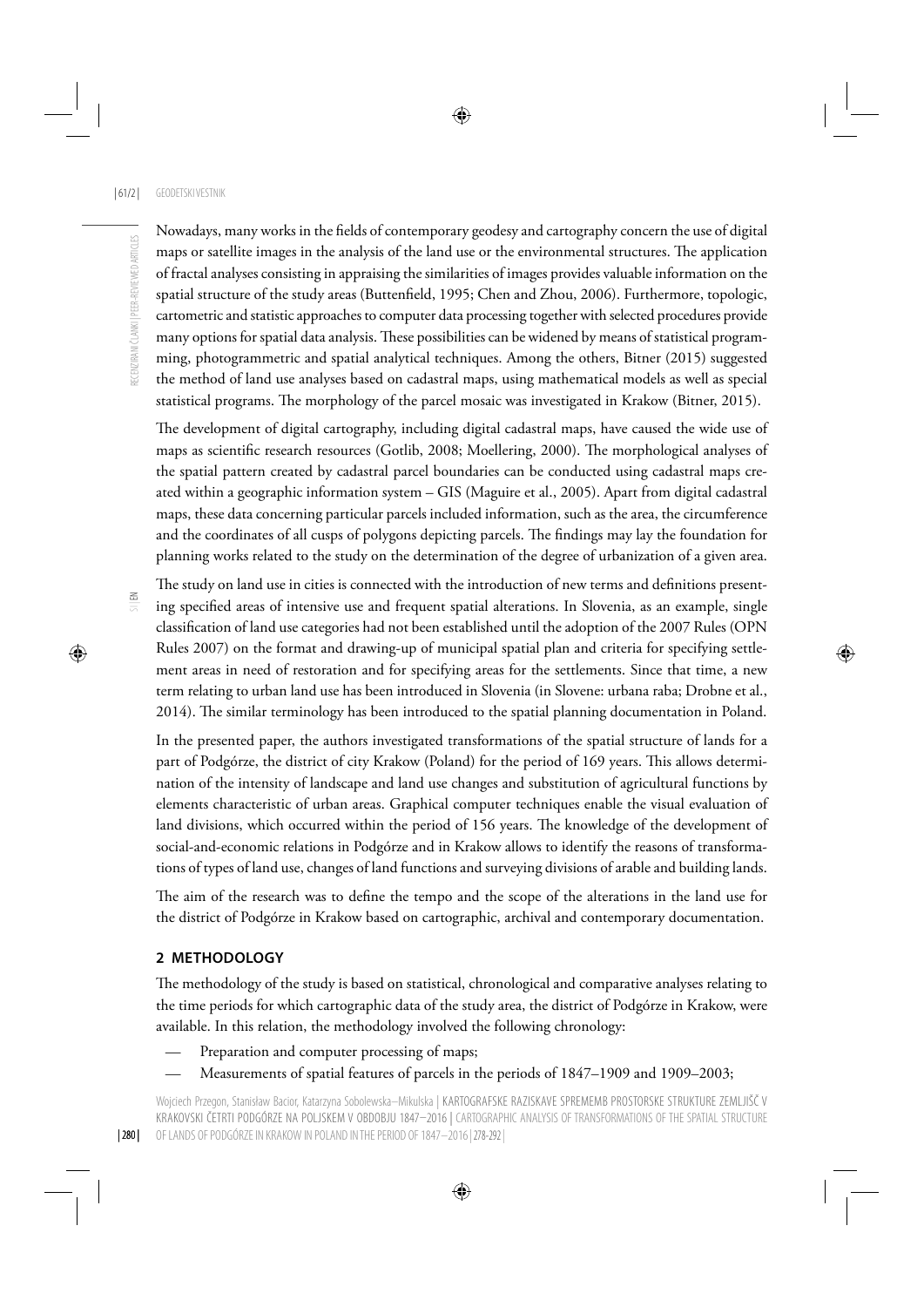$\leq$ 

- Distributions and correlations between spatial variables of parcels for the periods of 1847–1909 and 1909–2003;
- Transformations of the spatial structure of lands in the period of 2003**–**2016.

Successive research included the analysis of correlation coefficients of the above features, which determined relations between the features of the parcel layout for the years 1847, 1909 and 2003. In the process of the interpretation, three elements were considered. Firstly, the scale of correlation is the following: 0–0.1: variables are not correlated; 0.1–0.3: weak correlation; 0.3**–**0.5: average correlation; 0.5**–**0.7: high correlation; 0.7**–**0.9 very high correlation; 0.9**–**1.0: complete correlation. Secondly, the minus sign (-) of the correlation coefficient means the reverse relation, i.e. when one feature increases, the other feature decreases; and the plus sign (+) of the correlation coefficient means that when one feature increases the other one also increases. The star sign (\*) is used to mark correlation coefficient that is not significant, and belongs to the range 0–0.3.

## **2.1 Characteristics of study area**

Podgórze, a city of the 18<sup>th</sup> century located within the boundaries of medieval Krakow, is a phenomenon at the European scale. The uniqueness of Podgórze resulted from the situation when, on a narrow belt of lands between the Vistula River and the rock masses of Podgórskie Krzemionki, a type of a belt (line) city was developed whereas in the upper parts, close to Lasota Street, a residential area of a garden type was created. This practical, urban-and-architectural implementation preceded theoretical assumptions from the end of the 19<sup>th</sup> century, concerning the line city of Arturo Soryi and garden cities of Ebenezer Howard. In Podgórze, two landscape zones were developed. In the lowland, the zone of the urban, cultural landscape was developed, and on the southern and eastern slopes of Podgórski Kamionki, the zone of the agricultural landscape was created. The division into such landscape zones can be confirmed by land use forms presented in large-scale maps, cadastral maps and iconographic materials from the  $18<sup>th</sup>$ and  $19<sup>th</sup>$  centuries, as well as by the area balance of land use forms, based on measurements on maps covering different parts of Podgórze. This is also confirmed by the contemporary development of the Old Podgórze area, which is perceived as a public utility area (Chmielewski, 2013).

At present, changes in the structure of land use in Krakow are stimulated by the processes of metropolization resulting from spatial policy (Luchter, 2016) and urbanization (Reed et al., 2002; Exner et al., 2009), which are characterized by an increase in a number of parcels and decrease in their areas. Researches on the city of Krakow anticipate alterations in land use, inclusive of arable areas which over the last years have been subject to intense development and building processes. The forecasts to 2020 based on the research (Luchner et al., 2015) show a declining tendency for arable areas in the whole city of Krakow as well as in its particular districts including Podgórze.

# **2.2 Preparation and computer processing of maps**

In order to analyse the spatial structure changes of the lands it was necessary to determine cartographic materials, which condition could guarantee that they could be used for comparing purposes. The cadastral map of Podgórze from 1847, at the scale of 1:2880, the cadastral map of the town of Podgórze from 1909, at the scale of 1:1000, and the cadastral map of Podgórze from 2003, at the scale of 1:1000, were selected. The analysis covered areas, which were dominated by agricultural activities in 1847, i.e. fragments of fields

| 281 |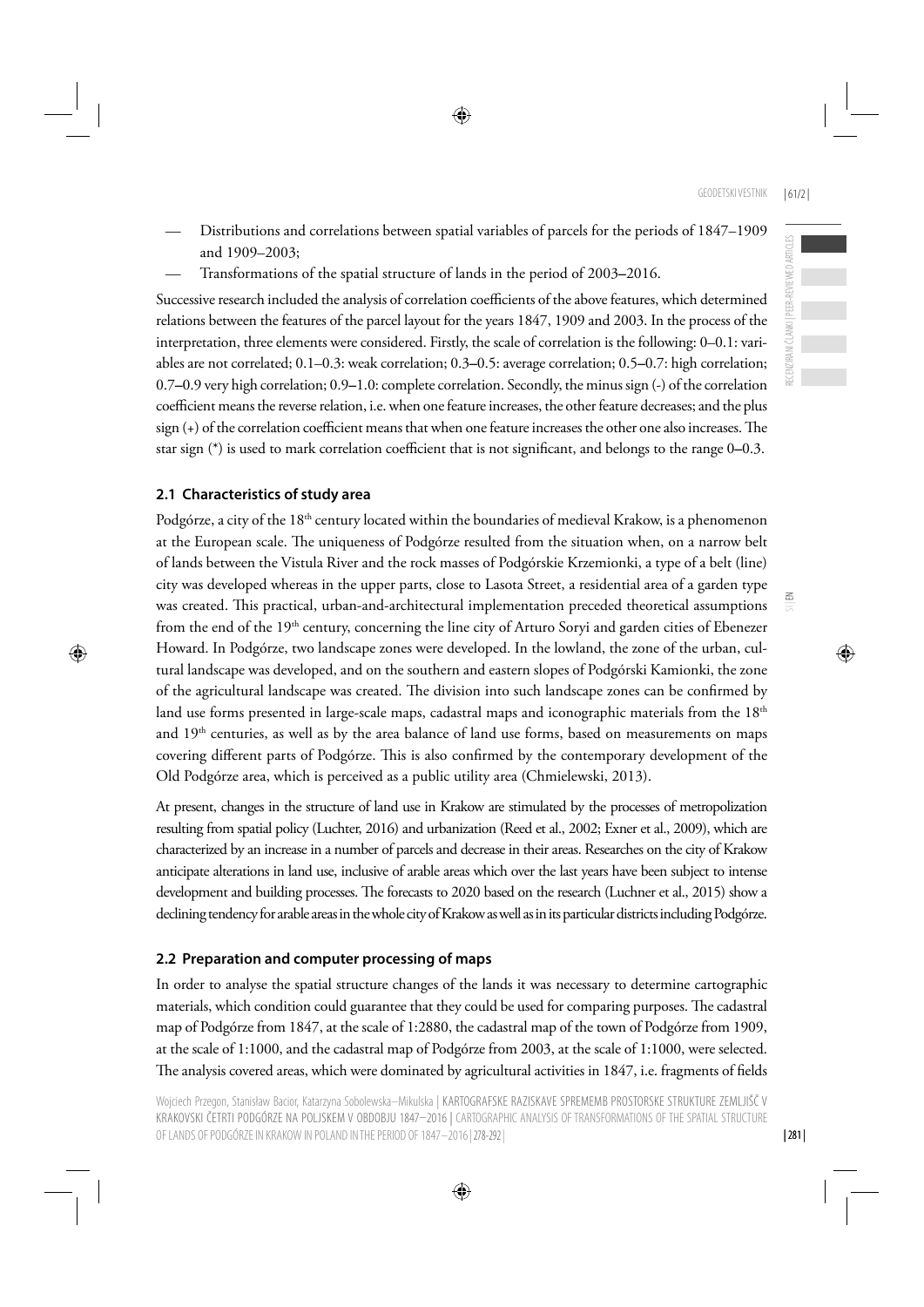of Bonarka, Wilki and Krzemionki (Figure 1). Figure 1 presents locations of the selected parcels and contains order numbers of the parcels - they are not cadastral numbers from the original map. The present transportation system of Old Podgórze is presented in the background in order to easily locate the discussed area. Its area equals to 75 hectares, which is approximately 14 of the past town communes of Podgórze (540 ha).



RECENZIRANI ČLANKI | PEER-REVIEWED ARTICLES

RECENZIRANI ČLANKI | PEER-REVIEWED ARTICLES

Figure 1: A general drawing of locations of selected parcels: Bonarka, Wilki and Krzemionki of the town community of Podgórze, covered by the results of the performed analysis, as for 1847; the original scale 1:2880. (Source: The State Archives in Krakow – pressmark 444. The authors' original work.)



Figure 2: A general drawing of locations of parcels in the parts of fields: Bonarka, Wilki and Krzemionki of the town community of Podgórze as for 1909; the original scale 1:1000. (Source: The University Archives in Krakow Faculty of Geodesy. The authors' own work.)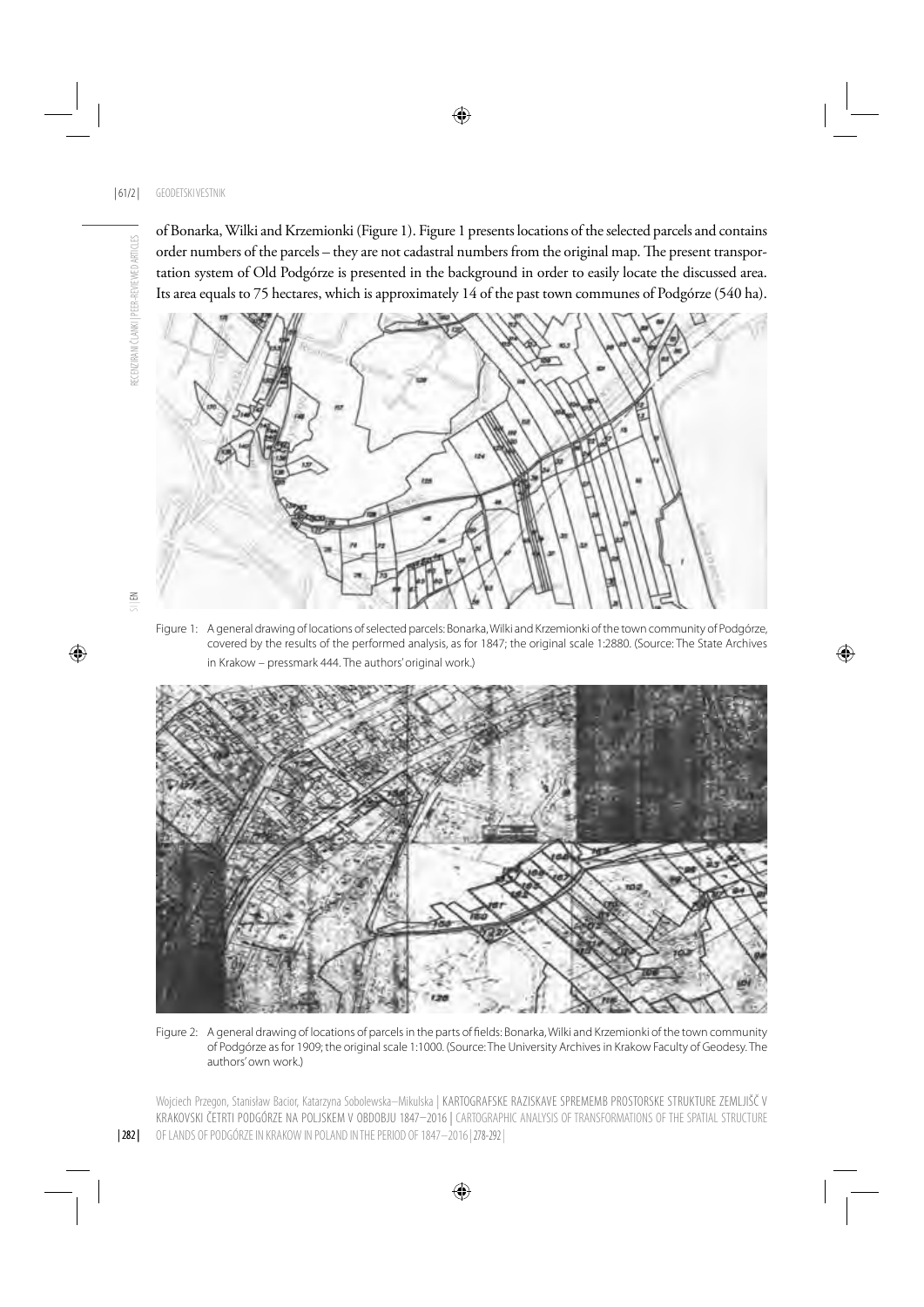Figure 2 presents a fragment of the cadastral map of Podgórze from 1909. It may be noticed that not all sections of this map are in a good condition. This also influenced the selection of the study area. In order to illustrate the growing intensity of the parcel division process, the parcel structure from 1847 was presented on the map from 1909; thus it is possible to visually evaluate crosswise or lengthwise divisions of old parcels from 1847, as well as shapes and locations of new parcels from 1909.

Figure 3 presents a fragment of the cadastral map from 2003, originally provided at the scale 1:1000. This map belongs to the resources of the Krakow City Office, the Department of Geodesy. The structure of parcels of 1847 was also marked on this map.



Figure 3: A general drawing of locations of parcels in the Old Podgórze area as for 2003; the original scale 1:1000. (Source: The University Archives in Krakow Faculty of Geodesy The scale of work 1:6000. The authors' own work.)

Cartographic materials were prepared in three stages:

1. Scanning of existing maps using the drum scanner Eagle Anatech 3640 with the real resolution of 400 dpi.

2. Calibration (matching) and digitising (redrawing) of rasters and obtained raster images to nominal coordinates in the Krakow reference system. Calibration was performed using the Iras/B Intergraph software in Microstation v. SE Bentley environment.

3. The obtained drawings in the DGN format were used for further interpretation of results obtained from the measurements of parcels.

# **2.3 Measurements of spatial features of parcels in the periods of 1847–1909 and 1909–2003**

Prepared cartographic materials were used for the analyses of selected 179 parcels from 1847, 775 parcels from 1909 and 576 parcels from 2003. Map descriptions allowed identification of parcels and types of

Wojciech Przegon, Stanisław Bacior, Katarzyna Sobolewska–Mikulska | KARTOGRAFSKE RAZISKAVE SPREMEMB PROSTORSKE STRUKTURE ZEMLJIŠČ V KRAKOVSKI ČETRTI PODGÓRZE NA POLJSKEM V OBDOBJU 1847–2016 |CARTOGRAPHIC ANALYSIS OF TRANSFORMATIONS OF THE SPATIAL STRUCTURE OF LANDS OF PODGÓRZE IN KRAKOW IN POLAND IN THE PERIOD OF 1847–2016 | 278-292 |

RECENZIRANI ČLANKI | PEER-REVIEWED ARTICLES

REVIEWED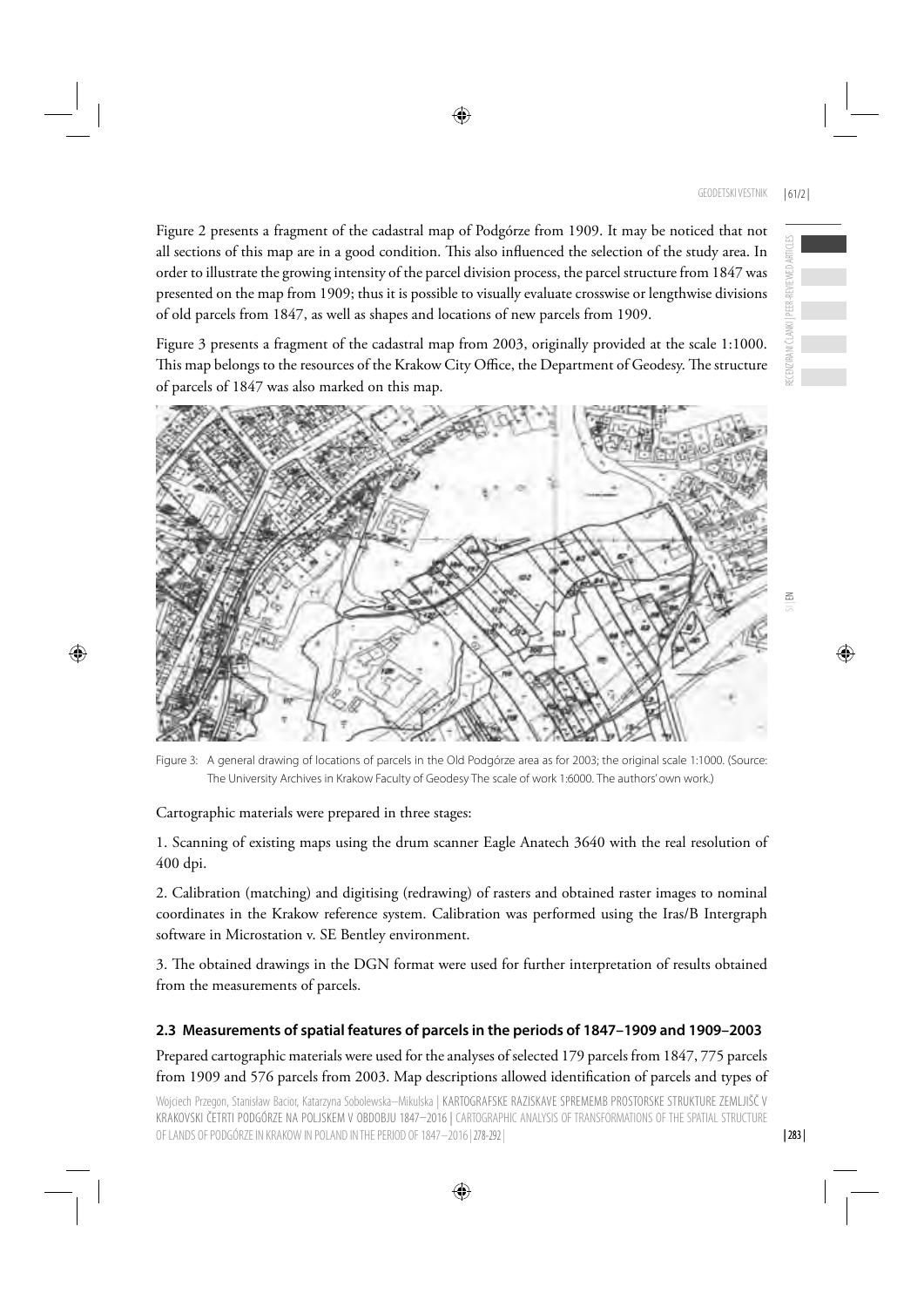land use. The study involved inter alia the analyses of parameters of parcels, such as width, length, size, parameter distance between the parcel centre and a build-up zone (a straight line), distance between the parcel centre and the Podgórze centre – the market square (the straight line), types of land use, parcel shape and access to road. Due to extensive analyses, the original table presenting the results is not included in the paper.

The analysis of data allows to state that acquired and systematised data enabled the statistical analysis of transformation of the spatial structure of parcels in the periods of 1847–1909 and 1909–2003, using the STATISTICA software tool. Values, which characterised distributions and correlations between spatial features of parcels, allow to quantitatively recognise particular phenomena.

## **2.4 Distributions and correlations between spatial variables of parcels for the periods of 1847–1909 and 1909–2003**

The basic statistical descriptive characteristics were considered as the features of the parcel layout for the years of 1847, 1909 and 2003. The following features of parcels for the analysed periods were assumed:

- 1. The parcel layout as: the size, width, length, elongation, perimeter and shape;
- 2. The parcel location as: the distance from built-up areas, the distance from the centre of Podgórze, access to the road;
- 3. The land use and divisions of parcels: the land use, number of parcels resulting from the division of one parcel in the period of 1847–1909, the number of parcels resulting from the division of one parcel in the period of 1847–2003.

The statistical calculations (Przegon, 2004) should be interpreted together with the images for the analysed years. Due to the high number of images, the figures below present the selection to illustrate the results: Figures 4, 5 and 6 present diagrams for selected parcels' characteristics in the study area from 1847, while Figure 7 illustrates the changes in the number of parcels in the study area for the period 1847–1909.



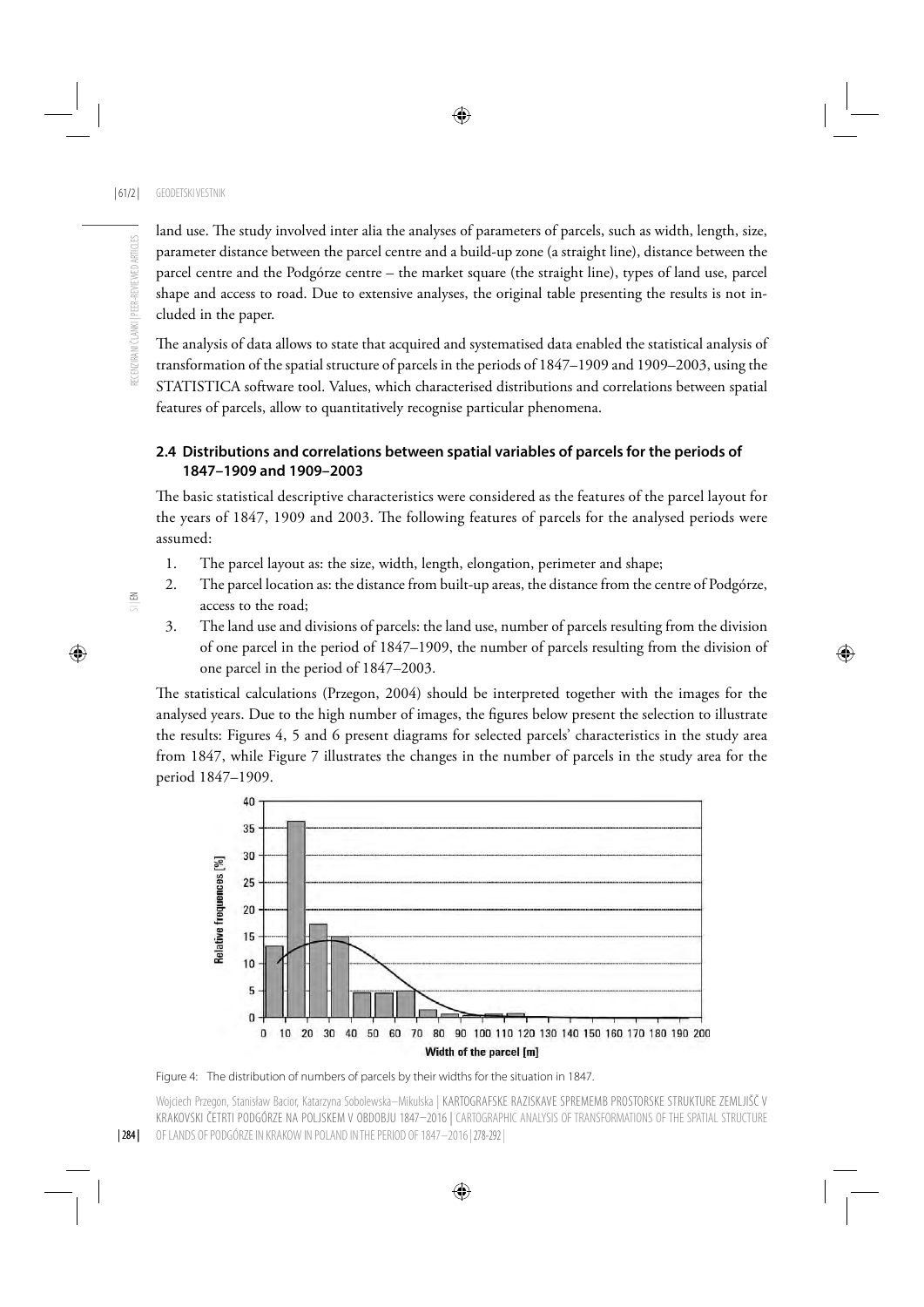

Definition of abbreviations in histogram: B – building area; S – orchards; R – arable area; Ł – meadows; Ps – grazing Figure 5: The histogram of size and types of land use of parcels in 1847.



Definition of abbreviations in histogram: B – building area; S – orchards; R – arable area; Ł – meadows; Ps – grazing Figure 6: The scatter plot of distances from built-up areas and types of land use in 1847.



Figure 7: The scatter plot of distances from built-up areas and the number of parcels created in the period of 1847–1909. Wojciech Przegon, Stanisław Bacior, Katarzyna Sobolewska–Mikulska | KARTOGRAFSKE RAZISKAVE SPREMEMB PROSTORSKE STRUKTURE ZEMLJIŠČ V KRAKOVSKI ČETRTI PODGÓRZE NA POLJSKEM V OBDOBJU 1847–2016 |CARTOGRAPHIC ANALYSIS OF TRANSFORMATIONS OF THE SPATIAL STRUCTURE OF LANDS OF PODGÓRZE IN KRAKOW IN POLAND IN THE PERIOD OF 1847–2016 | 278-292 |

RECENZIRANI ČLANKI | PEER-REVIEWED ARTICLES

RECENZIRANI ČLANKI | PEER-REVIEWED ARTICLES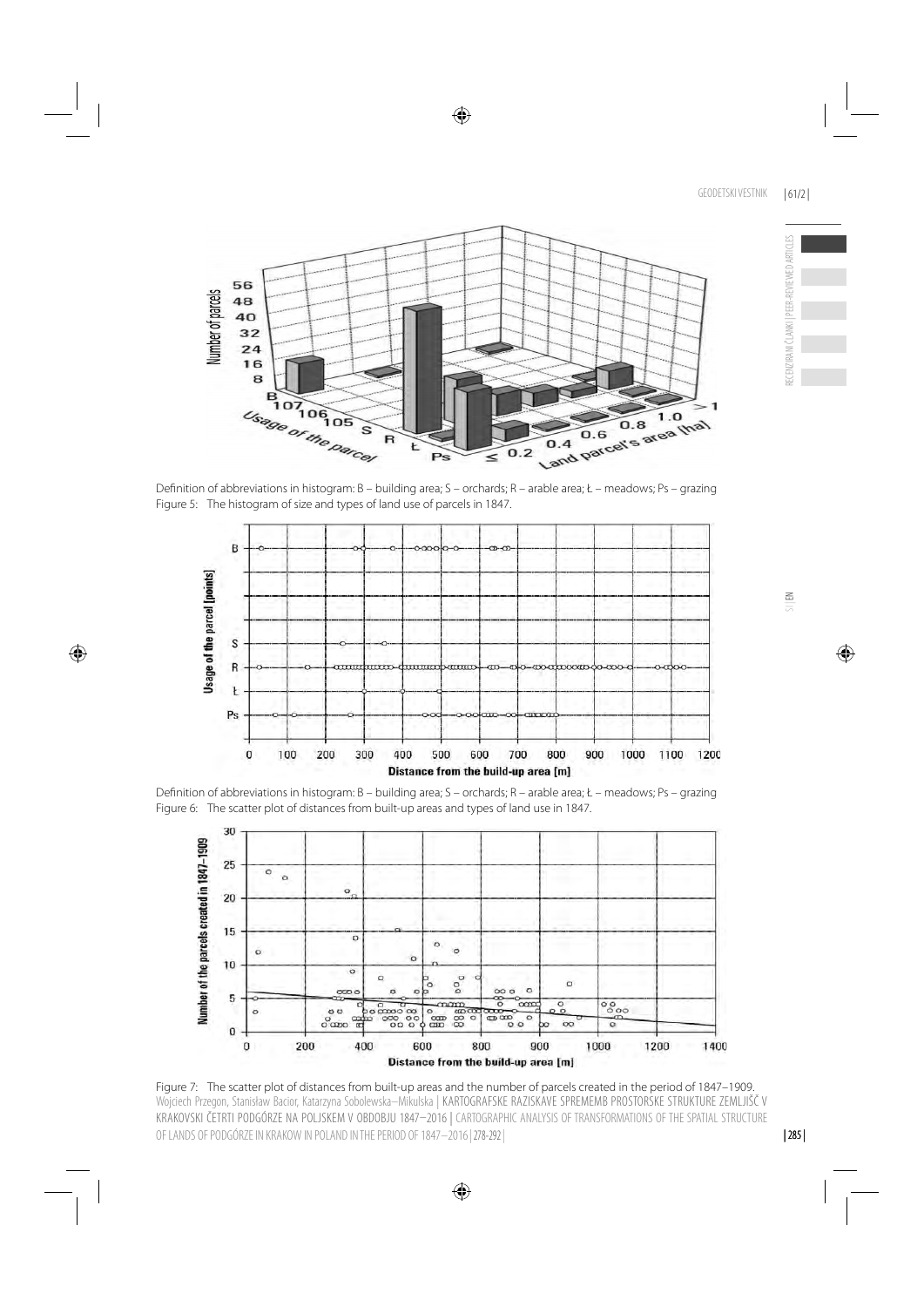#### **2.5 Transformations of the spatial structure of lands in the period of 2003–2016**

The vector cadastral map from the Centre for Geodetic and Cartographic Documentation in Krakow was used for the analysis of the current state of the real estate cadastre in 2016. After comparing with the land registry of 2003 it may be stated that in practice no larger changes occurred within the analysed 13-year period. Only several parcels were divided. Therefore, the parcels parameters were not significantly changed comparing to the year 2003. Many factors could influence this situation. The north-western part of the analysed area, presented in Figure 8 are the areas highly suffused by investments. The very dense development and high fragmentation of cadastral parcels occur in those areas. This influences the lack of interests and possibilities to divide them. The central part of the analysed area is the Bednarski Park (Figure 8). This area is fully covered with the park greenery. Areas planned for recreation and the area used for television and telecommunication services are located close to the analysed area. They are fully developed areas, where no significant changes related to the land registration occurred.



Figure 8: The north-west part of Podgórze - a fragment of an orthophoto with cadastral parcels. (Source: http://mapy.geoportal.gov.pl)

The southern part of the area, presented in Figure 9, is located in the direct neighbourhood of the stone pit. The area is mostly covered by trees. Some allotments are also located there. In this case changes in the land registry were not noticed as well. The important reason for the minimal changes in the spatial structure is the arrangement and development of railway, road and pedestrian transport.

The property structure has a strong influence on possible changes in the land registry. The property of the State Treasury and the City of Krakow prevails in this area. Although the parcels are big, it is not necessary to divide them as in the case of parcels being private property. On the other hand, private parcels included in the analysed area are usually small and intensively developed and therefore the possibility to divide them is limited. The private parcels situated in the southern part of the analysed area, completely covered by trees, are exceptions. They are big parcels, which have not been divided, most probably because of the low profitability of possible investments in that area.

Wojciech Przegon, Stanisław Bacior, Katarzyna Sobolewska–Mikulska | KARTOGRAFSKE RAZISKAVE SPREMEMB PROSTORSKE STRUKTURE ZEMLJIŠČ V KRAKOVSKI ČETRTI PODGÓRZE NA POLJSKEM V OBDOBJU 1847–2016 |CARTOGRAPHIC ANALYSIS OF TRANSFORMATIONS OF THE SPATIAL STRUCTURE OF LANDS OF PODGÓRZE IN KRAKOW IN POLAND IN THE PERIOD OF 1847–2016 | 278-292 |

 $\Xi$ 

RECENZIRANI ČLANKI | PEER-REVIEWED ARTICLES

RECENZIRANI ČLANKI | PEER-REVIEWED ARTICLES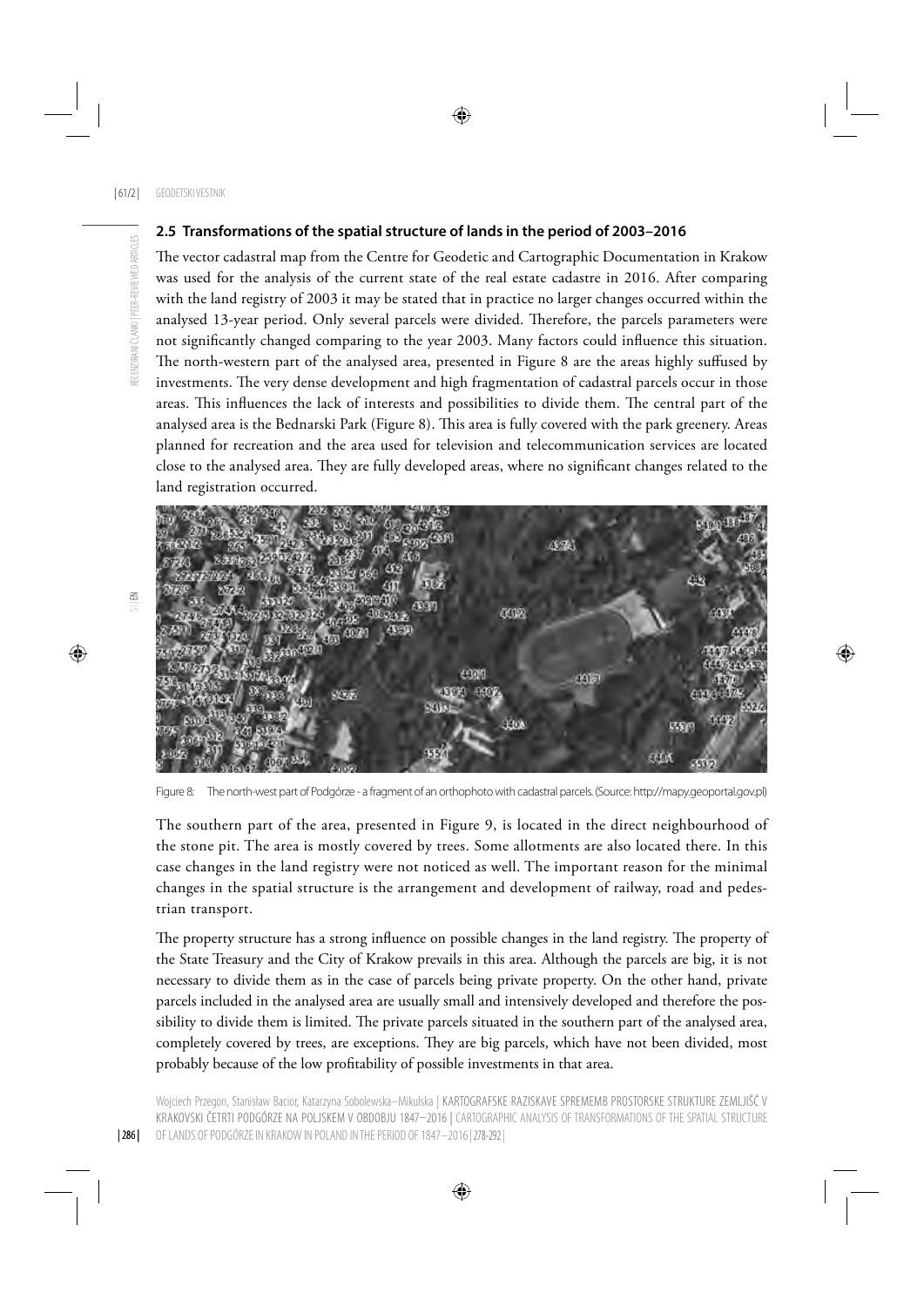$\leq$ 



Figure 9: The south part of Podgórze – a fragment of an orthophoto with cadastral parcels. (Source: http://mapy.geoportal.gov.pl)

# **3 RESULTS AND DISCUSSION**

Acquired and analysed statistical materials allow to recognise relations between parcel features. Description of all diagrams and analyses of tables is very wide and therefore only those interpretations, which allow to sufficiently recognise transformations of the spatial structure of the selected part of Podgórze within the specified periods, are presented. Considering the above mentioned issues in the context of the situation in 1847 it should be stated that:

- The distance from the built-up zone and from the centre of Podgórze did not significantly influence the fragmentation and shapes of the parcels. Unimportant correlation coefficients are usually smaller than 0.10\*. Farther located parcels were slightly smaller and narrower or more elongated.
- The distance from the built-up zone influenced the land use significantly. Parcels were more intensively used close to residential areas, which is shown by the correlation coefficient  $r = -0.17$ <sup>\*</sup>. It should be stressed that the above mentioned trends commonly occur in rural areas.

When interrelations between the parcel layout features are interpreted it should be stated that bigger parcels are wider and longer. Relevant correlation coefficients are equal to:  $r = 0.85$  and  $r = 0.63$ . This not only proves the functional relations of those measures but also the high variability of the length and the width of the analysed parcels. The parcel length is relatively highly connected with its width (the relation – almost high), which does not occur in rural areas, since parcels are divided based on their size and not their width or length.

In the period of 1847–1909 big, long and wide parcels were divided. The correlation coefficient for the year 1909 varies between 0.4 and 0.7. In 2003, this trend is weaker but it still exists, since the correlation coefficient value remains between 0.3 and 0.4. Parcels located closer to the built-up zone were divided. The correlation coefficient for 1909 is equal to  $r = -0.21^*$  and for 2003  $r = -0.25^*$ .

Interpretation of the distribution of numbers of parcels by their sizes, widths and lengths in 1847 proves that parcels were too small (60% parcels smaller than 20 ares), too narrow (almost 50% parcels narrower than 20m) and too short (50% parcels shorter than 70m). These parameters are not favourable even in the case of horse cultivation.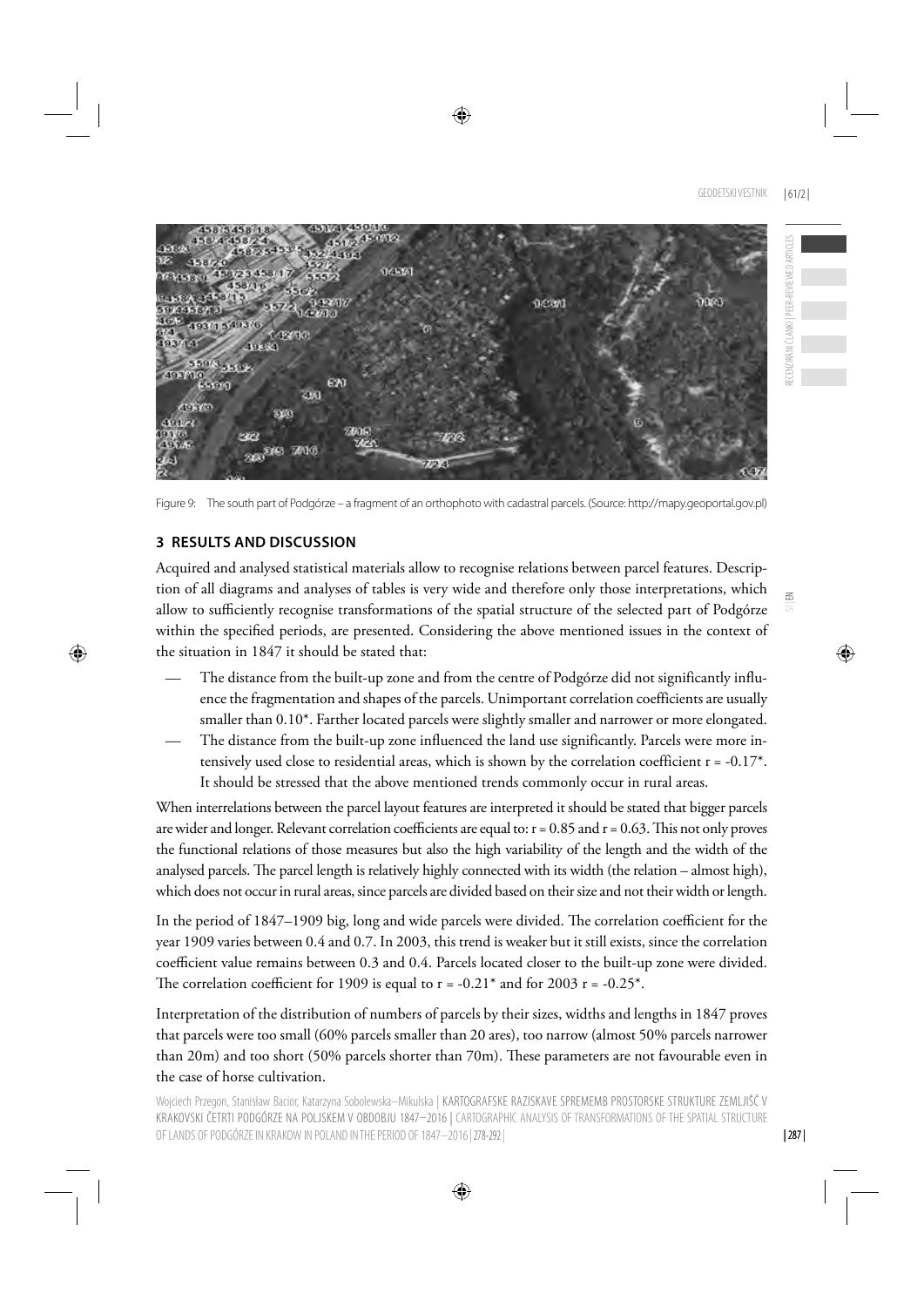In 1847 the distribution of distances between parcels and the built-up area is typical of residential areas developed along a road through a village. The distribution of parcels from residential centres in 1847 indicates that the minimal distance from a centre equalled to 400m. The histogram shape is not typical of a residential area located in the village centre. But it is typical of a village with a residential area located close to the boundaries. The distribution of the numbers of parcels created out of one parcel in the period of 1847–1909 proves that almost 80% of parcels were divided; they were mostly divided into 2–3 parts (50%) and into 4–6 parts (25%).

The distribution of parcels created out of one parcel in the period of 1909–2003 was decreased by approx. 25%, and approx. 40% parcels were not divided in 2003 comparing to the year 1909. The division into 2–3 parcels concerned 35% parcels, and the division into 4–6 parts concerned 15% parcel; one parcels was divided into three parts, on average.

The distribution of the numbers of parcels by land use proves that parcels on arable lands were dominating in 1847 (65%), which were characterised by the best outlay and the biggest area. Those was almost 22% pastures which was characterised by the worse outlay (smaller parcels). 10% of building parcels indicate that one building was allocated to the area of about 10 parcels.

| 288 |

The diagrams of the scatter of parcel features, i.e. correlations determined by correlation coefficients, point to the increase of distances from the built-up zone which is connected with the decreased land use intensity (correlation coefficient =  $-0.17$ <sup>\*</sup>). Pastures exists close to the densely built-up area (300–700 m). Arable lands exists with an even intensity between 200 and 1000 m. It should be noted, that changes in distances from the built-up zone significantly influence only the type land of use and the parcel shape; they do not influence the other features of a parcel.

The correlation between sizes of parcels and the number of parcels created in the period of 1847–1909 is also of great importance. The high value of the correlation coefficient ( $r = 0.72$ ) results from the clear tendency concerning division of parcels with big areas located in far distances. The parcel of 10 hectares divided into 87 small building lots can be shown as an example. This proves that in the 2<sup>nd</sup> half of the 19th century a city built-up area was developed in this part of Podgórze along the transportation route.

Some correlations between the features of parcels of 1909 are also interesting. Mutual connections of the features of parcel outlay may be seen by the following relations:

- connections between lengths and widths of parcels are expressed by the correlation coefficient of the value: r = 0.50. It is not a relation typical of parcels located in arable lands. Divisions of lands in a suburban zone are connected with creation of small building lots of smaller widths and lengths, compared to agricultural parcels;
- the parcel size mainly depends on its width  $(r = 0.83)$ . This is connected with the high, relative variability of the parcel width whose standard error is higher than the average value;
- the relatively strong influence of the parcel length on the parcel size  $(r = 0.64)$  proves the high variability of lengths of parcels which is not always the case in agricultural areas;
- the shape of parcels is irregular since their size is bigger ( $r = 0.17^*$ ), they are longer ( $r = 0.25^*$ ) and wider ( $r = 0.21^*$ ). Obviously, parcels of longer parameters have disadvantageous shapes ( $r = 0.26^*$ ).

The performed analyses also covered relations between the distances from the built-up area, from the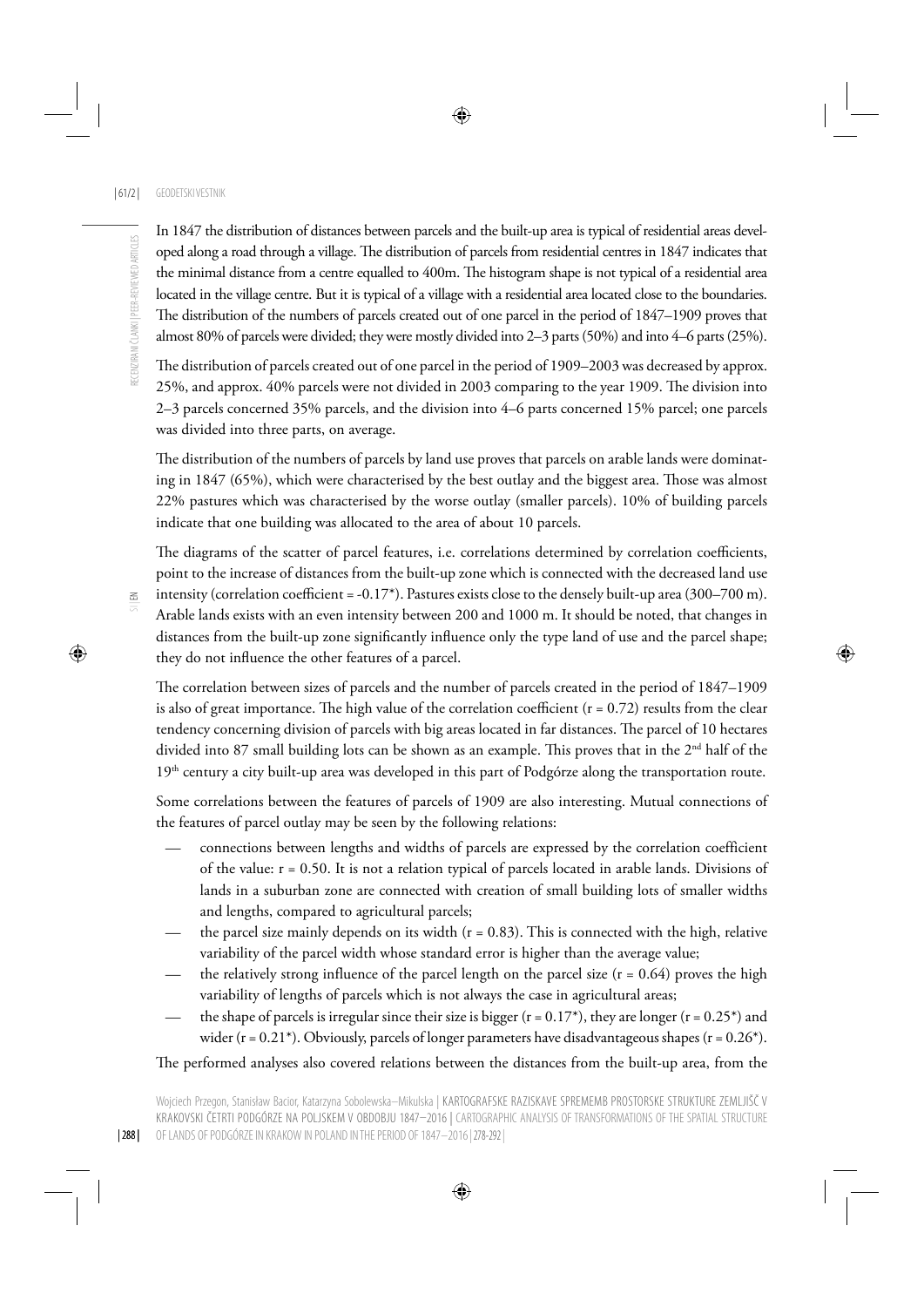GEODETSKI VESTNIK | 61/2 |

Podgórze centre and the features of parcel outlays, their shapes and the types of land use. It was proved by the analyses that the influence of the distance from the built-up area on the size and the shape of a parcel is stronger than the influence of the distance from the town centre. Parcels located in longer distances from the built-up area are slightly bigger ( $r = 0.13$ \*), wider ( $r = 0.11$ \*), longer ( $r = 0.31$ ) and more elongated ( $r = 0.16$ <sup>\*</sup>). They are also less intensively used ( $r = 0.58$ ).

The parcel use depends not only on the distance from the built-up area, but also on the features of the parcel outlay. Bigger and longer parcels are less intensively used. This means that mainly the small (r =  $-0.18^*$ ), narrow (r =  $-0.19^*$ ) and short (r =  $-0.35$ ) parcels are developed.

Interpretation of the distribution of numbers of parcels of 1909 by their size, width and length proves that parcels were very small (90% smaller than 20 ares), narrow (80% narrower than 20m) and very short (88% shorter than 70m). These parcel parameters are worse than these ones which characterised parcels in 1847, whose values equalled 60%, 50% and 50%, respectively. The bad parcel parameters were considered to be the following: the area smaller than 20 ares, the width smaller than 20 m, the length smaller than 70 m.

Analyses also covered the distribution of numbers of parcels by land use in 1909 with the distribution in 1847. In 1909 the analysed area was covered with building lots (49%), arable lands (29%), roads (14%), pastures (5%) and railways (3%). In 1847 the following values were noticed: arable lands (65%), pastures (22%), building lots (10%), meadows (2%) and orchards (1%).

A considerable increase of intensively used parcels occurred within 62 years. The results of the discussed analyses, performed at the micro-scale level for a selected area proved the general trend of succession of land use forms in the town of Podgórze. This phenomenon was particularly strong in the  $2<sup>nd</sup>$  half of the  $19<sup>th</sup>$  century. The scatter plot of distances between the parcels and the built-up area and the land use prove the high correlation of variables - the distance and the type of land use  $(r = -0.58)$ . This means that the land use intensity decreases when the distance between the parcel and the built-up zone is grows.

The analyses of distributions and correlations of parcel features in 2003, compared to the data of 1909, point that in 1847 and 1909 the influence of the distance from the built-up area was stronger than the influence of the distance from the town centre. In 2003 the land use more greatly depended on the distance from the town centre  $(r = -0.49)$  than from the boundary of the densely built-up area  $(r = -0.32)$ . In other words, in 2003 a residential centre had a stronger influence on the type of land use than the neighbourhood of the built-up area. Comparing to 1909, the number of parcels was decreased in 2003, but their sizes, lengths and widths increased. Important changes in the parcel widths occurred. The number of parcels of the width up to 10 m decreased from 49% to 37%, and the number of parcels of the width between 10 m and 20 m is bigger (an increase from 33% to 39%); it is very convenient for the parcel development. Parcel lengths were changing with the lower intensity than parcel widths. In 2003, 45% parcels were shorter than 25 m, i.e. 8% less than in 1909. The distance between the parcels and the built-up zone decreased in 2003 since this zone was systematically getting closer in the  $20<sup>th</sup>$  century. Comparison between the distribution of the numbers of parcels according to the distance from the centre of a build-up area in 1909 and in 2003 proves that this distribution is more equalised in 2003. This also proves the lower fragmentation of lands in the analysed area. Considering the distribution of the numbers of parcels by the land use it may be noticed that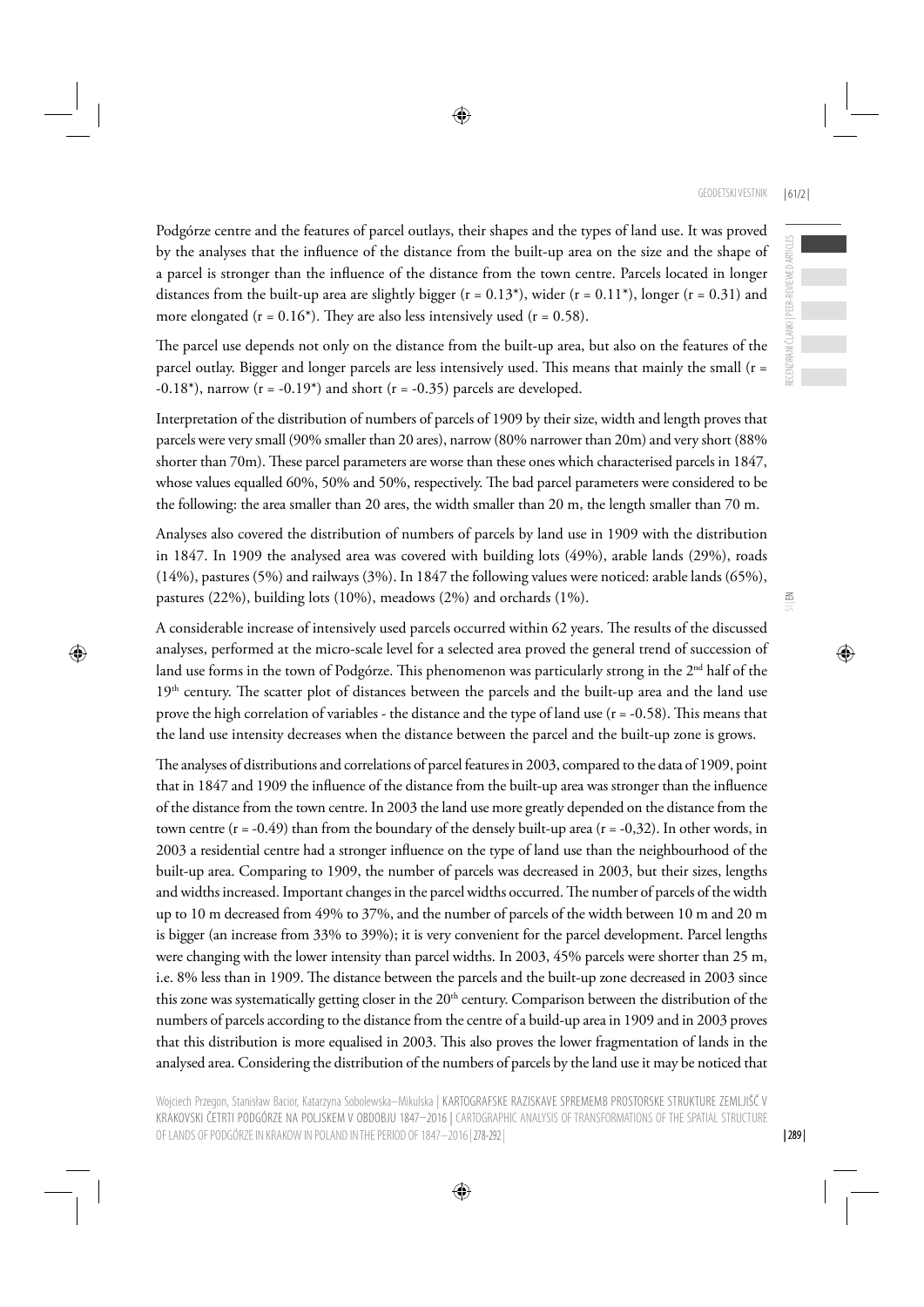the number of arable parcels decreased from 29% in 1909 to 9% in 2003. The number of building lots was increased only by 5%. This proves that this part of Podgórze was already highly developed as early as at the beginning of the 20<sup>th</sup> century. Parcels used as forests, meadows and different types of land use also appeared. The area of parcels under the transportation networks was increased from 14% in 1909 to 18% in 2003.

When the shape and size are analysed it should be noticed that the scatter of lengths and widths and the scatter of lengths and size of parcels in 2003 were almost identical as in 1909; this is proved by the correlation coefficients. For the first relation they are equal to:  $r = 0.48$  in 2003 and  $r = 0.50$  in 1909; for the second relation:  $r = 0.65$  in 2003 and  $r = 0.64$  in 1909.

When the scatter of parcel distances from the centre of the built-up area and their land use are analysed for 2003 it may be stated that the land use in 2003 depend much more on the distance from the centre (Podgórski Market). than on the distance from the densely built-up area: r = -0.49; this is opposite to the situation in 1909. Therefore, the role of the centre was increased. Forested areas which were created in the period of 1909-2003 are located in the furthest distances from the centre. These are the previous Bonarka fields. In 2003, building lots are dominating in the analysed area; their numbers are equalised in distance zones between 400 m and 1000 m. Arable lands cover only a small part of parcels, mostly located within the further distances from the centre, i.e. from 700 m to 1400 m. The influence of the parcel distance from the densely built-up zone on the parcel length is similar to the one in 1909 and it is equal:  $r = 0.35$  and  $r = 0.31$ , respectively, although this distance is considerably (2 times) smaller. For the scatter of the length and the land use in 2003 the correlation coefficient equals to  $r = -0.17^*$ . Since in 1909 the correlation coefficient equalled to  $r = -0.35$ , weaker relations between both variables are noticed in 2003. Longer parcels are still more frequently used as arable lands than building lots, however, this relation is weaker since the number of arable parcels is three times smaller than in 1909.

#### **5 SUMMARY**

Summarising the results of statistical, chronological-and-comparative analyses of changes in the system and outlays of parcels in the selected part of the past town of Podgórze and current Old Podgórze for the years of 1847–1909, 1909–2003 and 2003–2016 it should be stated that:

- Computer graphics allows fast, visual determination of transformation changes of the land use and the extension of surveying divisions, which occurred in the analysed area in the period of 156 years. The knowledge of social-and-economic relations in the given area allows to analyse reasons of existing divisions. For example, in 1909 in the area where "Ford Krzemionki" was located, all divisions which took place after the year 1847 resulted from redemption and destination of lands for military purposes. Since the sixties of the 20<sup>th</sup> century the "Kraków Krzemionki" television centre has been located there, that is why the current divisions result from changes of terrain functions and ways of development of this area.
- In the interpretation of distributions of variables and correlation coefficients between the parcel features for the year 1847 it was specified that some relations are typical of rural areas. It proves the previous observations that Podgórze was characterised by strong features of an agricultural town in that period. In the lowland part of Podgórze the urban type settlements were developed and in the arable zones of Krzemionki intensive agricultural activities were performed. This is proved by the domination of arable lands in the entire land use structure.

Wojciech Przegon, Stanisław Bacior, Katarzyna Sobolewska–Mikulska | KARTOGRAFSKE RAZISKAVE SPREMEMB PROSTORSKE STRUKTURE ZEMLJIŠČ V KRAKOVSKI ČETRTI PODGÓRZE NA POLJSKEM V OBDOBJU 1847–2016 |CARTOGRAPHIC ANALYSIS OF TRANSFORMATIONS OF THE SPATIAL STRUCTURE OF LANDS OF PODGÓRZE IN KRAKOW IN POLAND IN THE PERIOD OF 1847–2016 | 278-292 |

| 290 |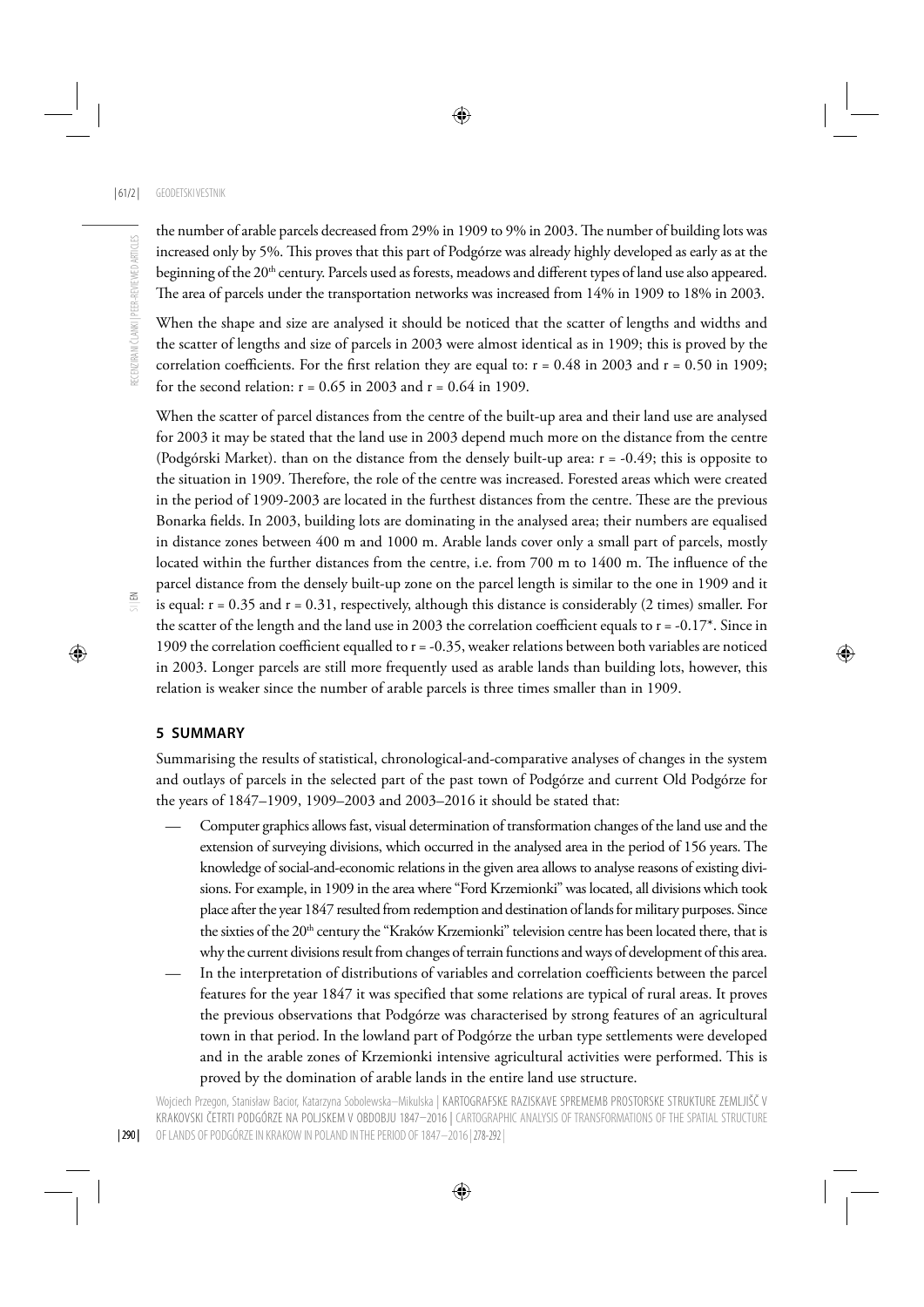RECENZIRANI ČLANKI | PEER-REVIEWED ARTICLES

ECENZIRANI ČLANKI | PEER-REVIEWED ARTICLES

 $\leq$ 

- During the  $2<sup>nd</sup>$  half of the 19<sup>th</sup> century fragmentation of lands was intensified. In the period of 1847–1909 only 20% analysed parcels were not divided. Intensification of surveying divisions was caused by the development of the social-and-economic development of Podgórze. The demographic growth, industrial development, as well as the development of fortifications and railway transport were the reasons for succession divisions of lands, divisions resulting from sales of parts of agricultural and building parcels, expropriation of lands for military purposes and construction of railway lines, delineation of areas for industrial and housing development. The turnover of lands concerned both, the lands of the town and the private lands. 179 parcels presented on the cadastral map of 1847 were selected for the statistical analysis. In 1909, there were 775 parcels in the same area, and in 2003, their number was decreased to 576 parcels. The reduction of the number of parcels within 100 years is the rare case of an independent improvement of the spatial structure of lands. The extreme fragmentation, which occurred at the end of the  $19<sup>th</sup>$  century, was a barrier for the urbanisation process. Parcels of the average size of 8 ares and the width of 13 m were too small and, in particular, they were too narrow for their appropriate development. As a result of the land market, small parcels were enlarged in order to meet the requirements of the urban development. In the period of 1909–2003 the average parcel size was increased to 11 ares and to the width of 17m, i.e. by approx. 30%. Advantageous changes of the spatial structure may also be explained through the disappearance of agricultural function in that area, development of areas for individual and multi-family houses and the final determination of areas for railway, road and pedestrian transport. Divisions related to industrial and military investments do not exist in the area.
- Performed analysis presented the transformations of the spatial structure in the selected area of the past town of Podgórze and the present Old Podgórze in the quantitative approach. Results of statistical analysis confirmed the trends of land use changes, which occurred in the  $19<sup>th</sup>$  and  $20<sup>th</sup>$  centuries in the area.
- The analysis of distributions and relations between variables of parcels lead to interesting conclusions concerning processes of urbanisation and changes in terrain functions. They may be utilised in programmes of revitalisation of areas of high landscape and cultural values. In 2016, the analysis of the status of the land registry was performed and it was compared with its status of the year 2003. It should be stated that only several parcels were divided within the period of 13 years. Therefore, parcel parameters were not changed in comparison with to the year 2003. The programme of revitalisation of "Old Podgórze", which is being performed at present is not related to property divisions and the land use structure.
- Statistical analyses of transformations of the spatial structure of a part of Podgórze performed for the periods of 1847–1909 and 1909–2003 prove that in the 2<sup>nd</sup> half of the 19<sup>th</sup> century the intensity of lands disaggregation was increased. In the period of 1847–1909 only 20% of parcels were not divided. The extreme disaggregation of lands was the barrier in the process of urbanisation.
- It should be stated that only several parcels were divided within the last 13 years. Therefore parameters of parcels were not changed compared to the year 2003. The process of revitalisation of "Old Podgórze" which is being implemented is not connected with property divisions and land use issues.
- Summarising the obtained results, it should be stated that considerable changes of the spatial structure did not occur in the analysed area in the period of 2003–2016 due to the specific location of that area.